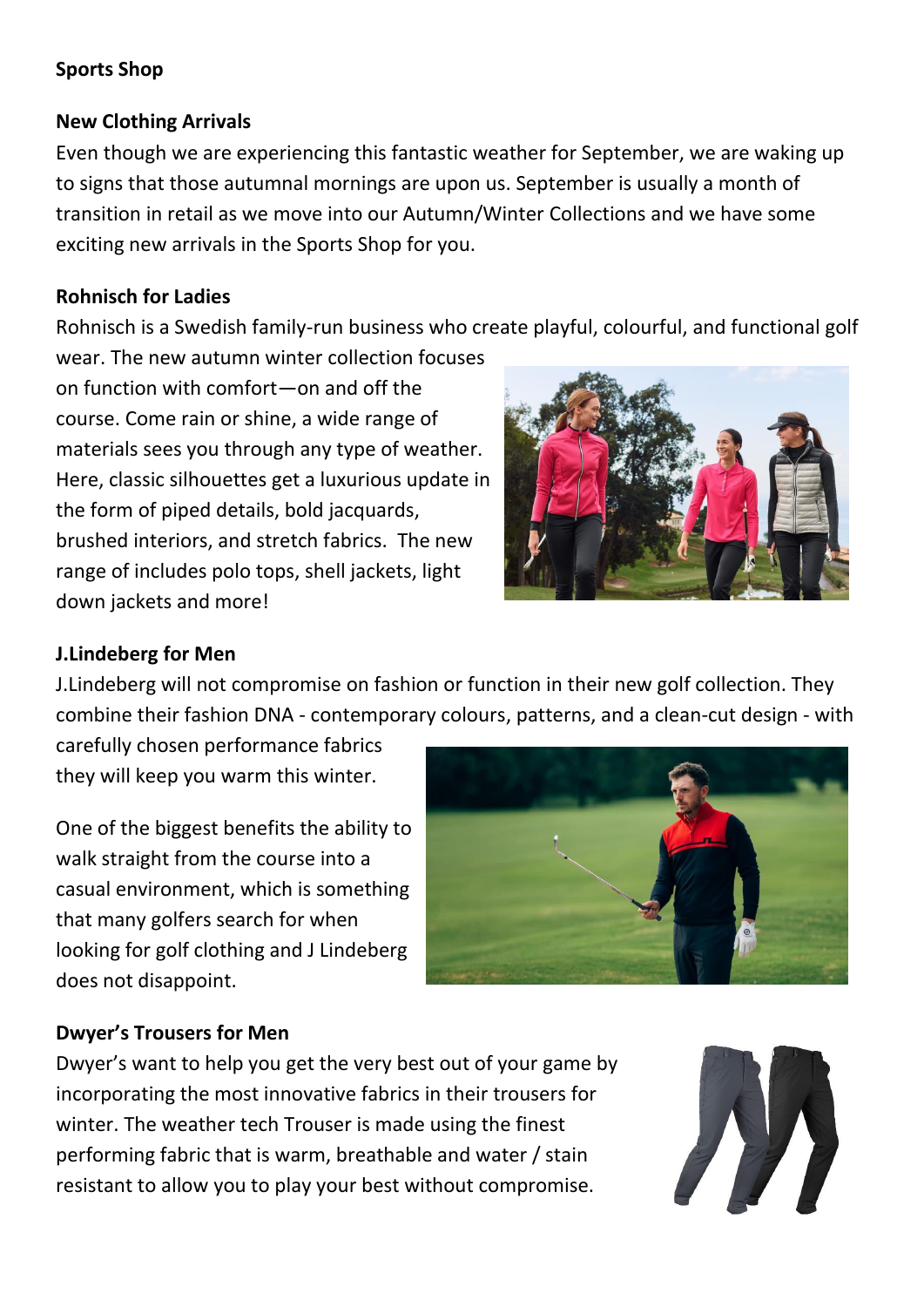Coming in traditional black and navy, the trouser is £59 or take advantage of our 2 for £100 offer!

### **Coming soon …**

We will continue to receive our autumn/winter orders over the coming weeks with men's and ladies' collections from Kius and UnderArmour arriving imminently – watch this space!

### **Yonex Ladies Complete Package Set**

For those ladies who are new to golf or those ladies looking to upgrade to new technology in golf equipment we have just the answer for you. Yonex is renowned for precision engineering, incredible performance, and innovation. This fantastic range of ladies' golf clubs are designed with a super lightweight design while also at the same time delivering on ultimate power.

We have a great offer from Yonex that includes a full set of clubs and a waterproof golf bag, retailing at £1800, we are now offering this at £1250. Please pop into the sports shop for further information or seek some advice from our professional team.

# **Our Junior Members – Golf and Tennis**

## **US Kids Golf**

It was fantastic to see over 75 junior golfers join us for our first weekend of the relaunched Junior Golf Academy. We provide the best in junior equipment to ensure our junior golfers are using the right tools for them when learning the game of golf. U.S. Kids design golf equipment specifically for junior golfers and when young players play with clubs that fit, they quickly develop golf swings that will last a lifetime.

The correct club length and weight are keys to solid fundamentals, and that's why players are fit into U.S. Kids Golf clubs based on height, not age. The complete range of U.S. Kids are available in our Sports Shop. We sell box sets and individual clubs so please visit one of the Sports Shop to get measured up for the correct US kids golf colour code.

# **Junior Tennis**

We currently have the Junior Head Speed Range rackets available for children and are working with Babolat to provide the latest Nadal range rackets in several sizes in the forthcoming weeks.

# **Junior Clothing**

We have a range of clothing for both boys and girls from Adidas along with matching waterproof golf shoes to provide the complete solution for our juniors. Adidas also provide a fantastic range of junior golf and tennis shoes which we now have in store for boys and girls.